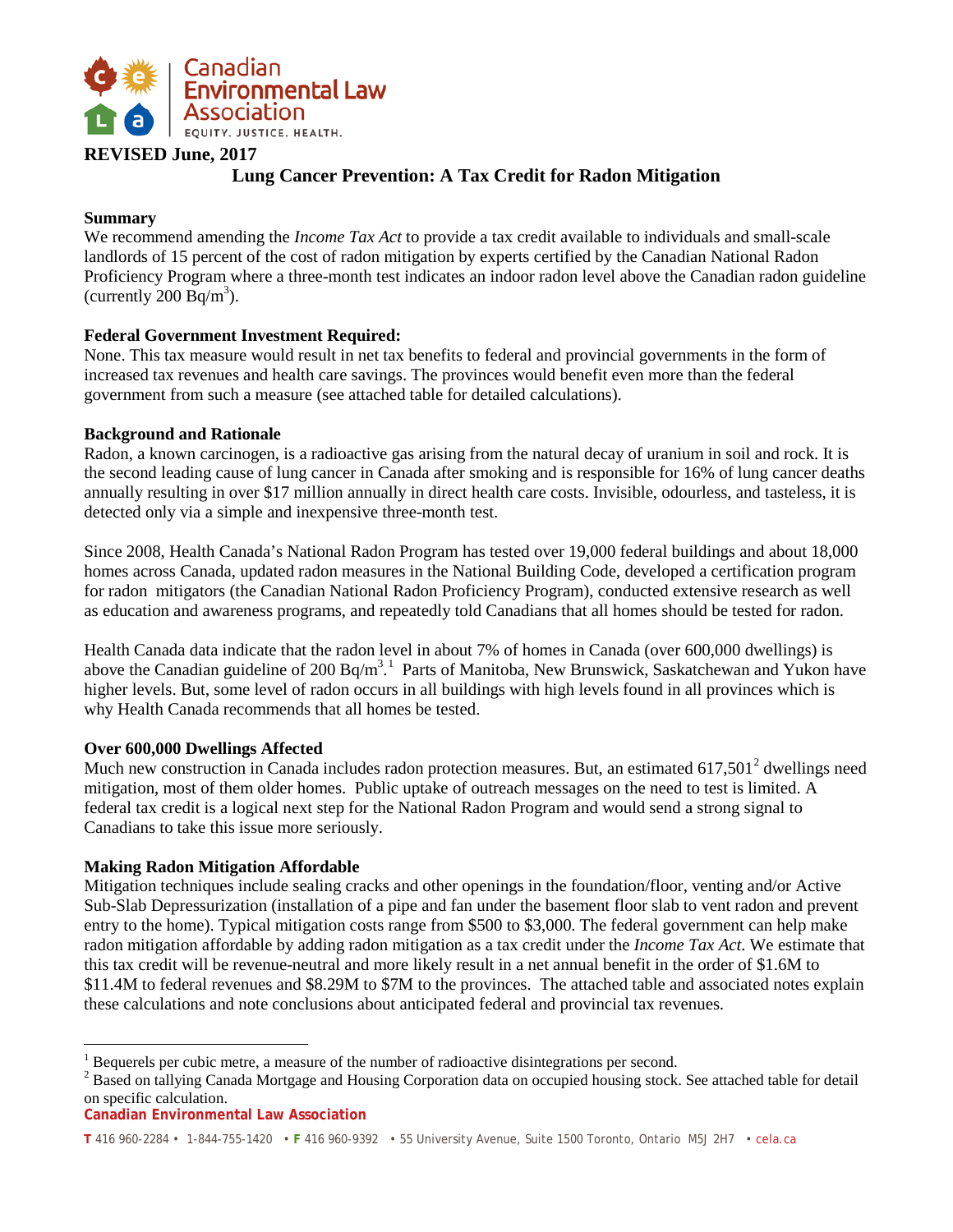| Total                              | Houses    | Houses    |
|------------------------------------|-----------|-----------|
| Households*                        | mitigated | mitigated |
| 5years                             | 80%       | 20%       |
| 617500                             | 494000    | 123500    |
| Houses<br>mitigated<br>vear<br>per | 98800     | 24700     |

#### Tax credit Calculation

|            | <b>Tax Credit</b> |              |            |
|------------|-------------------|--------------|------------|
| Mitigation |                   |              |            |
| (\$) per   |                   |              | Per year   |
| household  | 15%               | Per year 80% | 20%        |
| 500        | 75                | 7,410,000    | 1,852,500  |
| 1,500      | 225               | 22,230,000   | 5,557,500  |
| 2,500      | 375               | 37,050,000   | 9,262,500  |
| 3,500      | 525               | 51,870,000   | 12,967,500 |
|            |                   |              |            |

## Two scenarios: 80% and 20% of above-617500 494000 123500 **guideline homes mitigated across 5 years**

Both scenarios assume a tax credit to home owners or small-scale landlords of 15% of the cost of radon mitigation. Mitigation costs typically range between \$500 and \$3000. Since most affected housing stock will be older it is unlikely to contain Building Code requirements to "rough-in" components of radon exhaust systems. Hence, older homes are likely to need more costly mitigation systems.

### **Tax calculation for 80% of above-guideline homes mitigated across five years**

|                    |                                        | Income from<br>mitigations | Corporate<br>Income tax<br>rate** | Provincial<br>tax rate ***                  | <b>HST****</b> |            | Input tax<br>credits<br>Input tax<br><b>GST</b><br>credits PST |              | <b>HST Estimate that will be</b><br>paid to CRA |            |
|--------------------|----------------------------------------|----------------------------|-----------------------------------|---------------------------------------------|----------------|------------|----------------------------------------------------------------|--------------|-------------------------------------------------|------------|
|                    |                                        | Per year<br>80%            | federal net<br>tax rate of<br>15% | Ontario basic<br>income tax<br>rate - 11.5% | Federal        | Provincial |                                                                |              | Federal                                         | Provincial |
|                    | <b>Houses</b><br>mitigated<br>per year | 98800                      | 15%                               | 11.50%                                      | 5%             | 8%         | 34%                                                            | 34%          | 5%                                              | 8%         |
| Mitigation         |                                        |                            |                                   |                                             |                |            |                                                                |              |                                                 |            |
| cost               | 500                                    | 49,400,000                 | 7,410,000                         | 5,681,000                                   | 2,470,000      | 3,952,000  | 839,800                                                        | 343,680.00   | 1,630,200                                       | 2,608,320  |
| Mitigation<br>cost | 1,500                                  | 148,200,000                | 22,230,000                        | 17,043,000                                  | 7,410,000      | 11,856,000 | 2,519,400                                                      | 4,031,040.00 | 4,890,600                                       | 7,824,960  |
| Mitigation<br>cost | 2,500                                  | 247,000,000                | 37,050,000                        | 28,405,000                                  | 12,350,000     | 19,760,000 | 4,199,000                                                      | 6,718,400.00 | 8,151,000                                       | 13,041,600 |
| Mitigation<br>cost | 3,500                                  | 345,800,000                | 51,870,000                        | 39,767,000                                  | 17,290,000     | 27,664,000 | 5,878,600                                                      | 9,405,760.00 | 11,411,400                                      | 18,258,240 |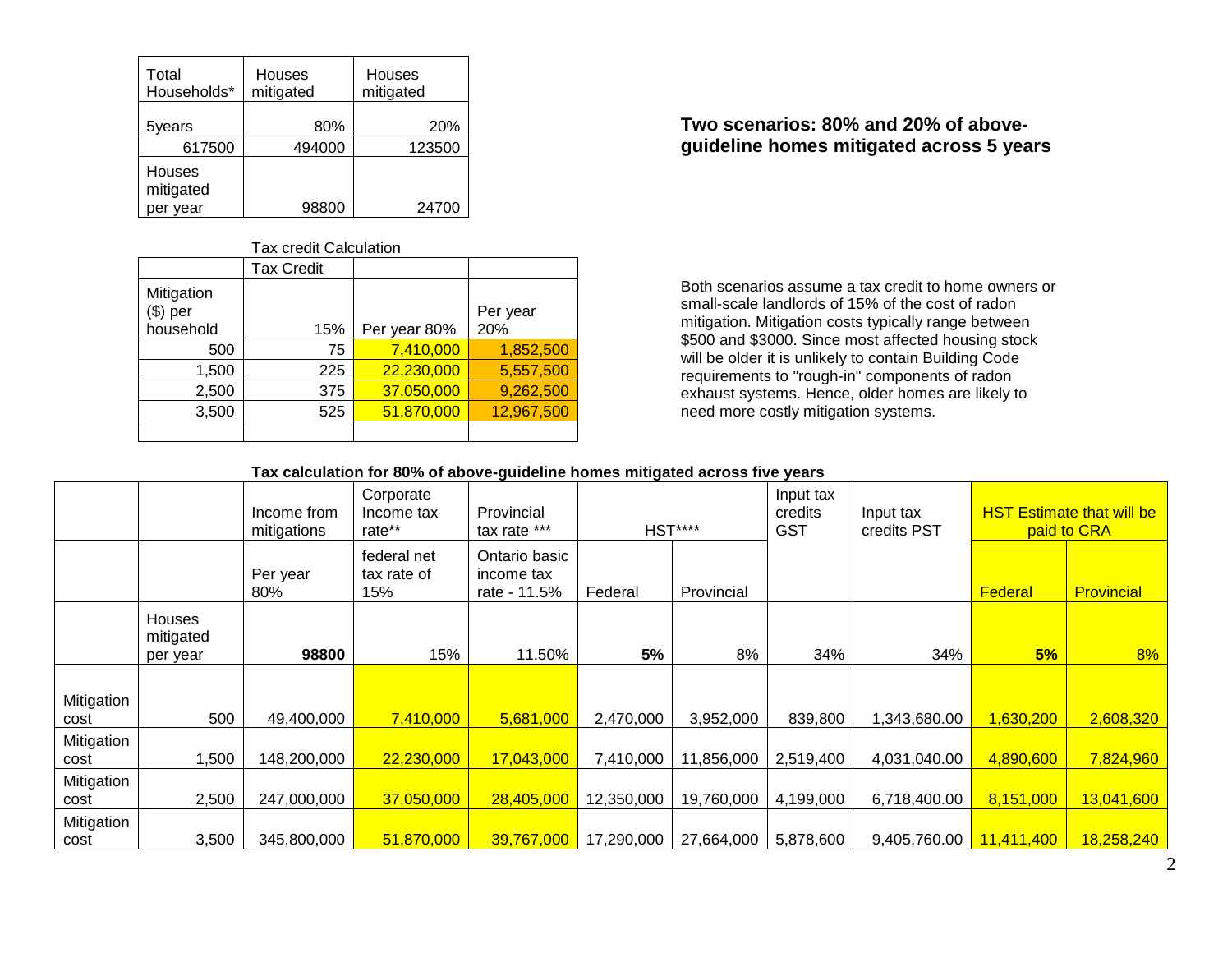|                    |                                        | Income from<br>mitigations | Corporate<br>Income tax<br>rate** | Provincial<br>tax rate ***                  | <b>HST****</b> |            | Input tax<br>credits<br><b>GST</b> | Input tax<br>credits PST | <b>HST Estimate that will be</b><br>paid to CRA |            |
|--------------------|----------------------------------------|----------------------------|-----------------------------------|---------------------------------------------|----------------|------------|------------------------------------|--------------------------|-------------------------------------------------|------------|
|                    |                                        | Per year20%                | federal net<br>tax rate of<br>15% | Ontario basic<br>income tax<br>rate - 11.5% | Federal        | Provincial |                                    |                          | Federal                                         | Provincial |
|                    | <b>Houses</b><br>mitigated<br>per year | 24700                      | 15%                               | 11.50%                                      | 5%             | 8%         | 34%                                | 34%                      | 5%                                              | 8%         |
| Mitigation<br>cost | 500                                    | 12,350,000                 | 1,852,500                         | 1,420,250                                   | 617,500        | 988,000    | 209,950                            | 335,920.00               | 407,550                                         | 652,080    |
| Mitigation<br>cost | 1,500                                  | 37,050,000                 | 5,557,500                         | 4,260,750                                   | 1,852,500      | 2,964,000  | 629,850                            | ,007,760.00              | 1,222,650                                       | 1,956,240  |
| Mitigation<br>cost | 2,500                                  | 61,750,000                 | 9,262,500                         | 7,101,250                                   | 3,087,500      | 4,940,000  | 1,049,750                          | 1,679,600.00             | 2,037,750                                       | 3,260,400  |
| Mitigation<br>cost | 3,500                                  | 86,450,000                 | 12,967,500                        | 9,941,750                                   | 4,322,500      | 6,916,000  | ,469,650                           | 2,351,440.00             | 2,852,850                                       | 4,564,560  |

**Tax calculation for 20% of above-guideline homes mitigated across five years**

\* Total number of above guideline homes derived from: CMHC, 2014. Canadian Housing Observer. On-line at: https://www.cmhcschl.gc.ca/en/hoficlincl/homain/stda/data/data\_007.cfm See table CMHC table11\_en\_w-2.xls. Estimate includes CMHC data on occupied housing stock in 2011 including single detailed, semi-detached, row houses, and other single detached houses that are classified as owned, rented or band. Estimate is conservative since it excludes apartments in detached duplexes and all other low-rise (less than five story) apartment buildings. The choice was made to include dwellings that are obviously less than three stories and in direct contact with the ground. Total of above homes is 8,821,435. The number of above-guideline homes is assumed to be the average of 7 percent of this total, or 617,500, in line with Health Canada's findings: Health Canada, "Cross-Canada Survey of Radon Concentrations in Homes, Final Report" ((March 2012) ISBN: 978-1-100-20115-3, online: http://www.hc-sc.gc.ca/ewh-semt/alt\_formats/pdf/radiation/radon/survey-sondage-eng.pdf

\*\* Net corporate income tax rate conservatively assumed to be 15%. Larger firms might pay a higher rate. Since the tax credit and the federal corporate tax rate are both 15% the numbers are the same and the measure is revenue neutral.

\*\*\* Provincial tax rate applied for the purposes of these calculations is the Ontario basic income tax rate of 11.5%

\*\*\*\* HST revenues are disaggregated. Federal GST is calculated at 5%. An average of 8% is assumed for PST given the range in level of PST across the country. Input tax credits on sales tax paid by radon mitigation firms assume that about one-third of mitigation services are related to sales-tax applicable costs for purchase of materials.